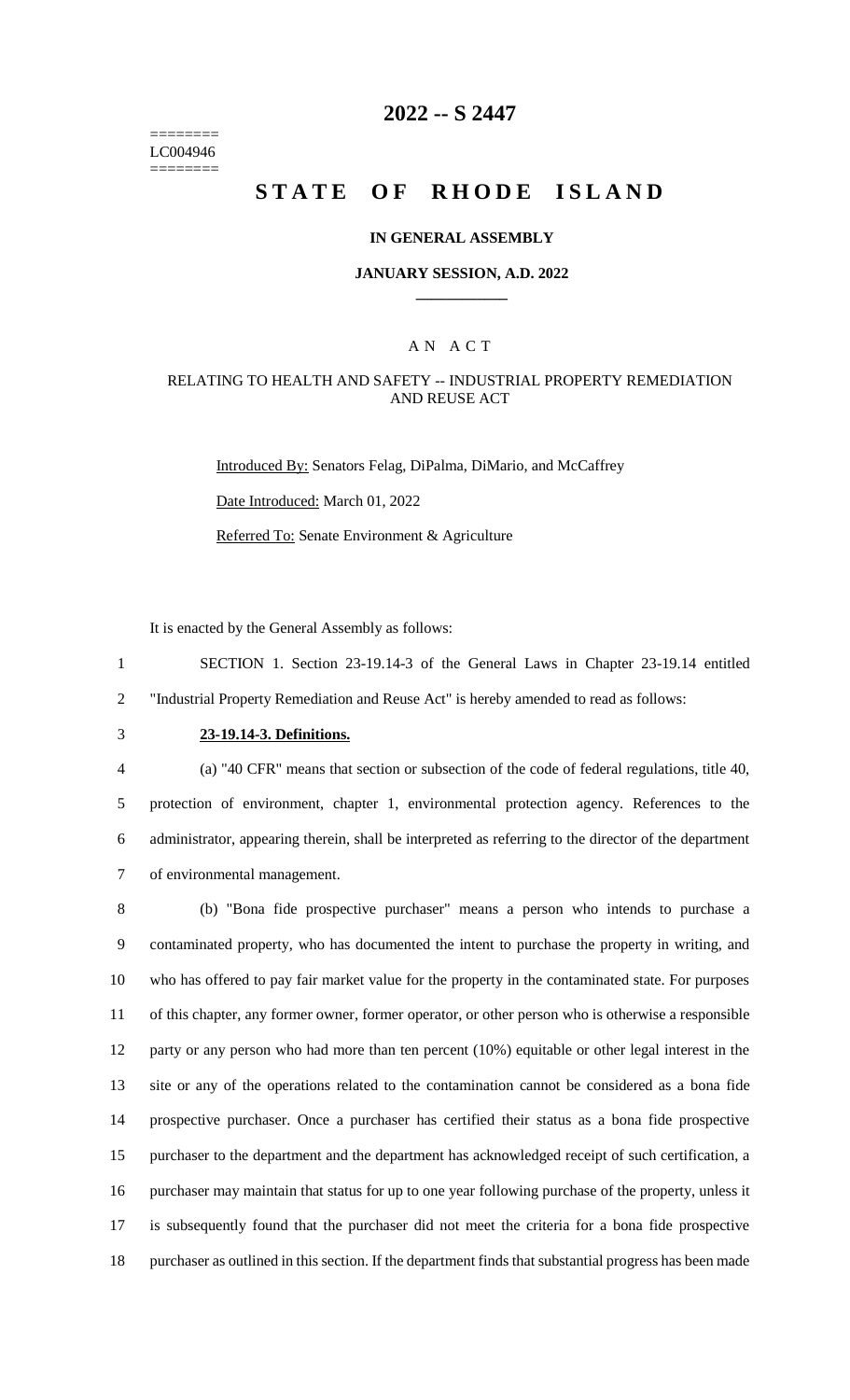in investigating conditions of the site and/or meeting the requirements for a remedial decision letter, such status may be renewed by the department for a specified period of time not to exceed one year for each renewal.

 (c) "Hazardous materials" means any material or combination or mixture of materials containing any hazardous substance in an amount and concentration such that when released into the environment, that material can be shown to present a significant potential to cause an acute or chronic adverse effect on human health or the environment. Hazardous material shall also include any material that contains a hazardous waste. Hazardous material does not include petroleum for the purposes of this chapter.

 (d) "Hazardous substances" means any substance designated as hazardous pursuant to 40 CFR 300.5, as is or as amended. Hazardous substance shall not include, for the purposes of this chapter, asbestos or radioactive materials. Hazardous substances shall include per- and polyfluoroalkyl substances.

 (e) "Hazardous wastes" means any material defined as hazardous waste pursuant to chapter 19.1 of this title, and the regulations promulgated under chapter 19.1 of this title.

(f) "Operator" means the person responsible for the operation of the activities at the site.

(g)(1) "Owner" means the person who owns the site or part of the site.

 (2) In the case of a receiver, the superior court supervising the receiver shall have jurisdiction to determine the nature and extent of the receiver's obligations to comply with the provisions of this chapter. Any obligation to comply with the provisions of this chapter shall be binding on a receiver solely in his or her fiduciary capacity.

 (h) "Person" means an individual, trust, firm, joint stock company, corporation (including a government corporation), partnership, association, the federal government or any agency or subdivision of the federal government, a state, municipality, commission, political subdivision of a state, or any interstate body.

(i) "Petroleum" means any virgin petroleum product including the following products:

(1) Unused distillate and residual oil, including but not limited to gasoline, aviation fuels,

kerosene, diesel, and heating oils.

 (2) Unused crankcase oil, lubricants, hydraulic oils, penetrant oils, tramp oils, quench oils, and other industrial oils.

 (j)(1) "Release" shall be defined by 40 CFR 300.5 for purposes of this chapter, but shall also exclude any release from a process, activity, or source area allowed under a permit, license, or approval issued after January 1, 1987 by any regulatory process or legal authority or any release of hazardous materials solely derived from common household materials and occurring at the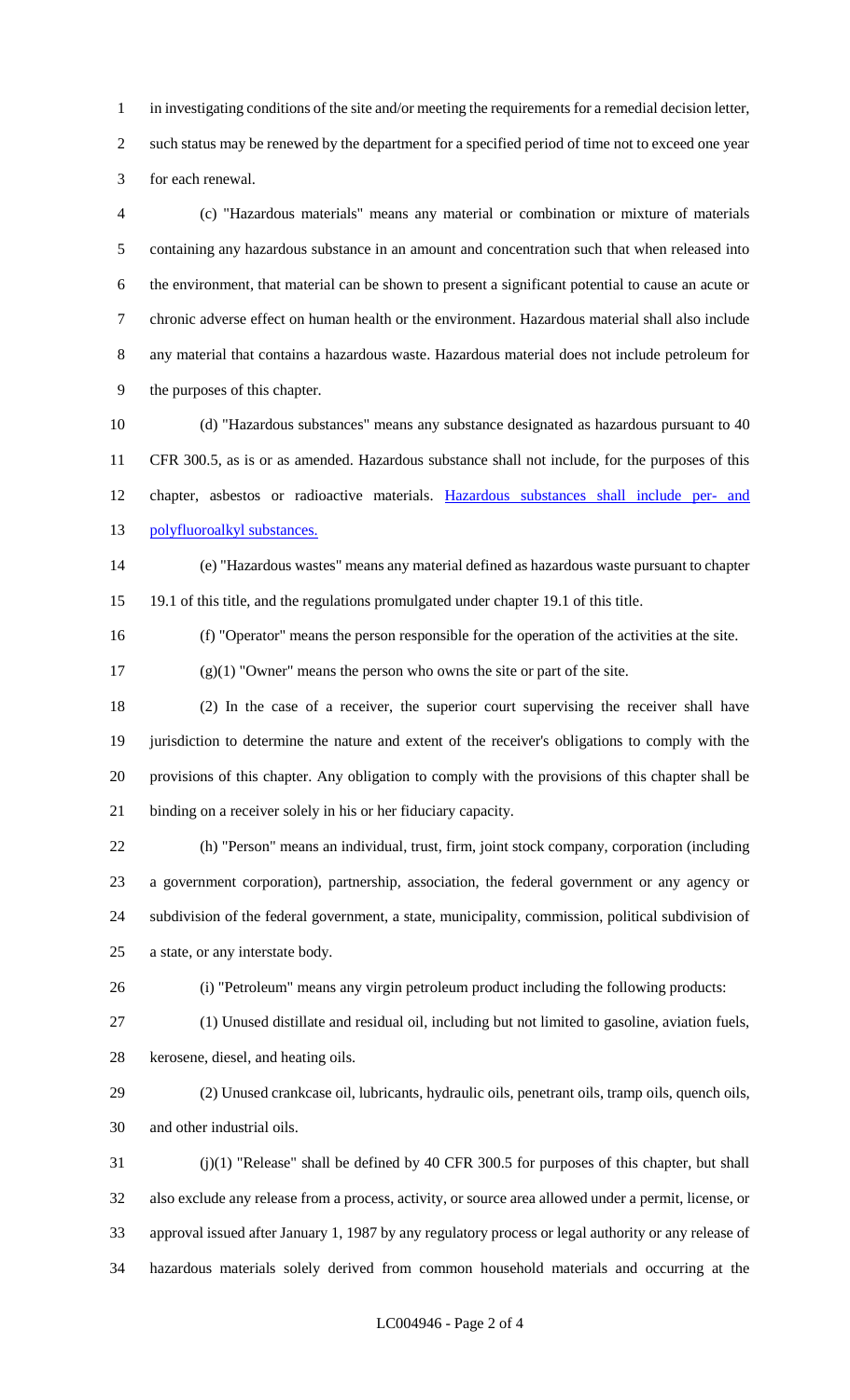household.

(2) For purposes of this chapter, release also includes an actual or potential threat of release.

 (k) "Remedial or response action" means those actions taken to rectify the effects of a release of hazardous material, and/or petroleum so that it does not cause a substantial danger to present or future public health or welfare, or the environment.

 (l) "Remediation" means the act of implementing, operating, and maintaining, a remedy, remedial action or response action.

(m) "Responsible party" has the meaning attributed to it by the provisions of § 23-19.14-6

9 or 23-19.14-6.1.

 (n) "Site" means all contiguous land, structures, and other appurtenances and improvements on the land contaminated by the use, storage, release, or disposal of hazardous material including the extent of contamination and all suitable areas in very close proximity to the contamination where it will be necessary to implement or conduct any required investigation or remedial action.

 (o) "All appropriate inquiries" means an environmental due diligence process for assessing a property for presence or potential presence of contamination, in accordance with requirements established by the department of environmental management that are not inconsistent with the provisions of 40 CFR 312 establishing federal standards for all appropriate inquiries.

 (p) "Letter of Compliance" means a formal, written communication from the department signifying that the remedial action has been satisfactorily completed and the objectives of environmental clean-up, pursuant to § 23-19.14-4 have been met.

 (q) "Remedial Decision Letter" means a formal, written communication from the department that approves a site investigation, identifies the preferred remedial alternative and authorizes the development of a remedial action work plan in order to achieve the objectives of environmental clean-up.

 (r) "Per- and polyfluoroalkyl substances" means perfluorooctanoic acid (PFOA), perfluorooctane sulfonic acid (PFOS), perfluorohexane sulfonic acid (PFHxS), perfluorononanoic

- 28 acid (PFNA), and perfluoroheptanoic acid (PFHpA), and perfluorodecanoic acid (PFDA).
- 

SECTION 2. This act shall take effect upon passage.

======== LC004946 ========